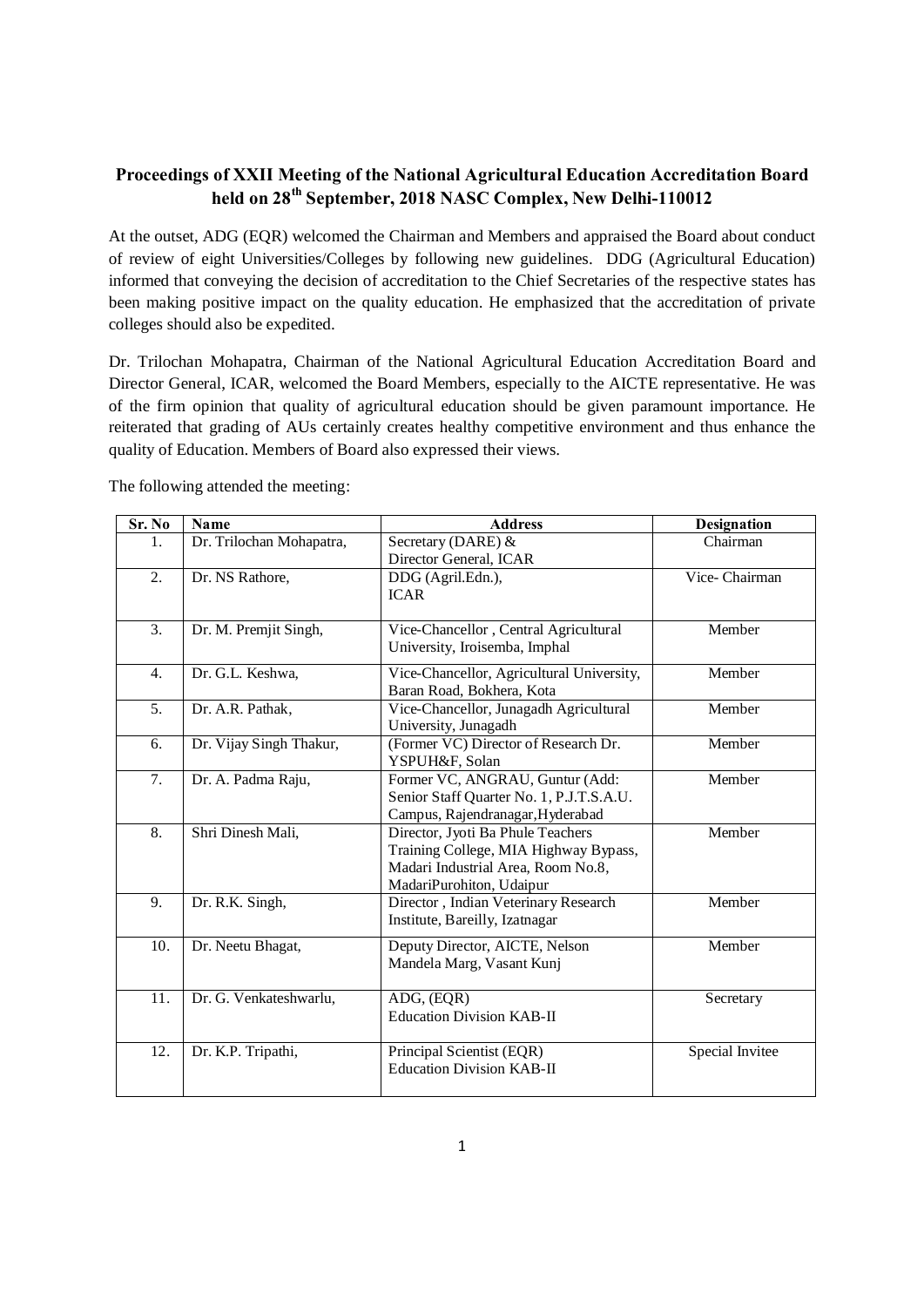Agenda notes were discussed and decisions/observation of the Board are recorded as below:-

**1.** Confirmation of the Proceedings of the NAEAB Meeting held on 28.02.2018:

 Since there were no comments received from the members, the proceedings of XXI meeting of the Board were approved.

#### **2. Grant of Accreditation to Agricultural Universities/ Colleges/ Programmes.**

The Board examined the eight PRT reports and deliberated issues in light of the guidelines and discussed about accreditation based on the information contained in Self Study Reports, Peer Review Team Reports and remarks of the Board Secretariat. University wise decision of the Board is presented as below:

## **2.1 Banda University of Agriculture and Technology, Banda**

- 2.1.1. The following colleges and programmes were approved for accreditation for a period of five years
	- (i). College of Agriculture, Banda with GPAC of 3.0
		- Program: B.Sc. (Hons) Agriculture
	- (ii). College of Horticulture, Banda with GPAC of 2.86
		- Program: B.Sc.(Hons) Horticulture
- 2.1.2. The Banda University of Agriculture and Technology was approved for accreditation with a score of **2.818 and grade 'B'** for a period of five years

#### **2.2 Chaudhary Charan Singh Haryana Agricultural University, Hisar**

- 2.2.1. (i). College of Agriculture, Hisar was approved for accreditation for a period of five years with a GPAC of 3.27.
	- (ii). The following degree programmes of the college are also approved for accreditation for a period of five years:
	- · B.Sc. (Hons.) Agriculture
	- M.Sc. Agricultural Economics
	- Ph.D. Agricultural Economics
	- M.Sc. Agricultural Meteorology
	- Ph.D. Agricultural Meteorology
	- M.Sc. Agronomy
	- Ph.D. Agronomy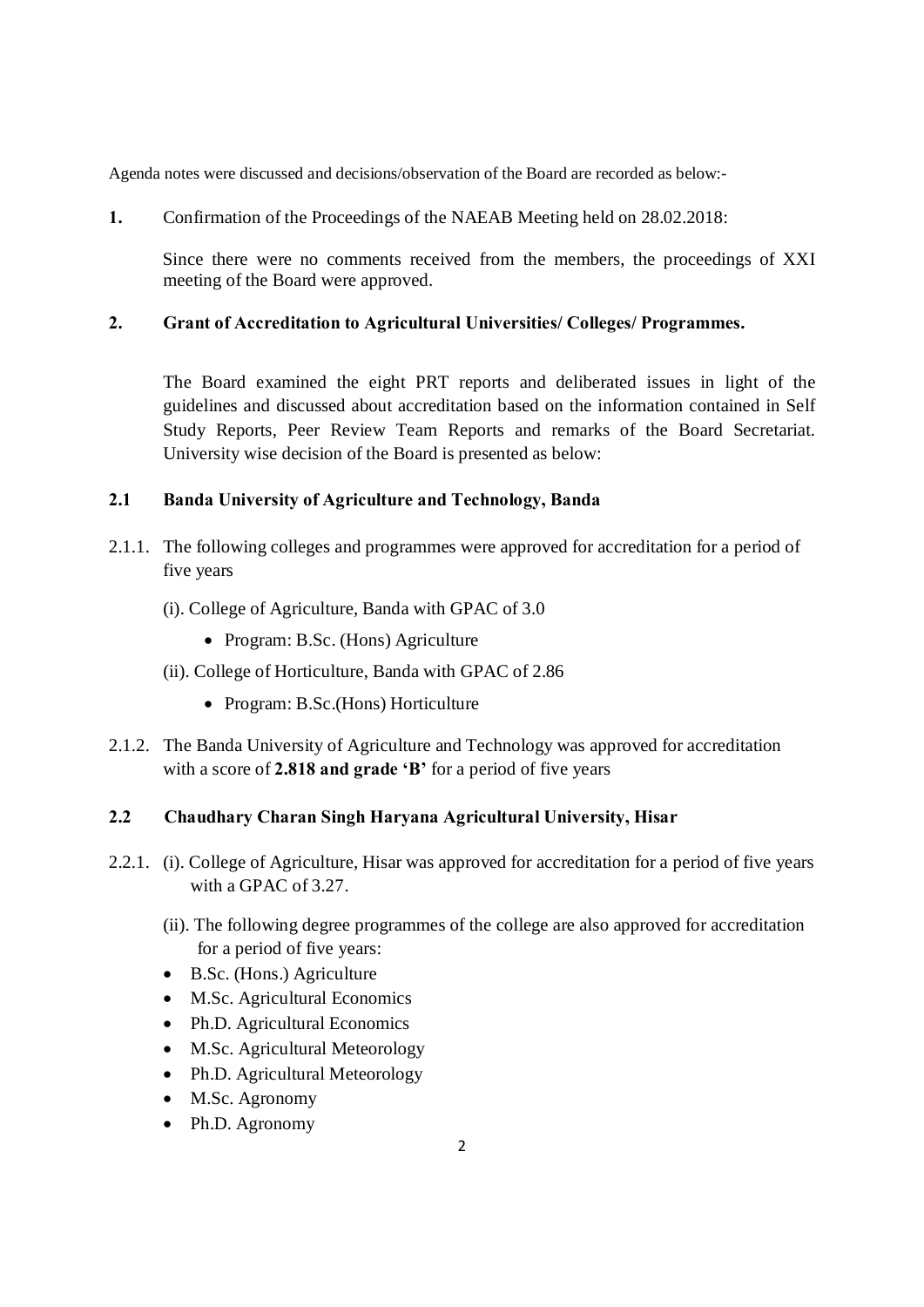- MBA Agri Business
- M.Sc. Entomology
- Ph.D. Entomology
- M.Sc. Extension Education
- Ph.D. Extension Education
- M.Sc. Forestry
- Ph.D. Forestry
- M.Sc. Genetics and Plant Breeding
- · Ph.D. Genetics and Plant Breeding
- M.Sc. Horticulture
- Ph.D. Horticulture
- M.Sc. Nematology
- Ph.D. Nematology
- M.Sc. Seed Science and Technology
- Ph.D. Seed Science and Technology
- M.Sc. Vegetable
- Ph.D. Vegetable
- · M.Sc. Soil Science
- Ph.D. Soil Science
- M.Sc. Plant Pathology
- Ph.D. Plant Pathology
- 2.2.2. (i). College of Agricultural Engineering and Technology, Hisar was approved **for accreditation for a period of five years with a GPAC of 3.16**.

(ii). The following degree programmes of the college are also recommended for accreditation for a period of five years:

- · B.Tech (Agriculture Engineering)
- · M.Tech. (Soil Water Engineering)
- M.Tech. (processing and Food Engineering)
- M.Tech. (Farm machinery & Power Engineering)
- 2.2.3. (i). College of Basic Sciences and Humanities, Hisar was approved **for accreditation** for a period of five years with a **GPAC** of **3.13**.

(ii). The following degree programmes of the college are also recommended for accreditation for a period of five years:

- M.Sc. (Chemistry)
- Ph.D. (Chemistry)
- M.Sc. (Biochemistry)
- Ph.D. (Biochemistry)
- M.Sc. (Plant Physiology)
- Ph.D. (Plant Physiology)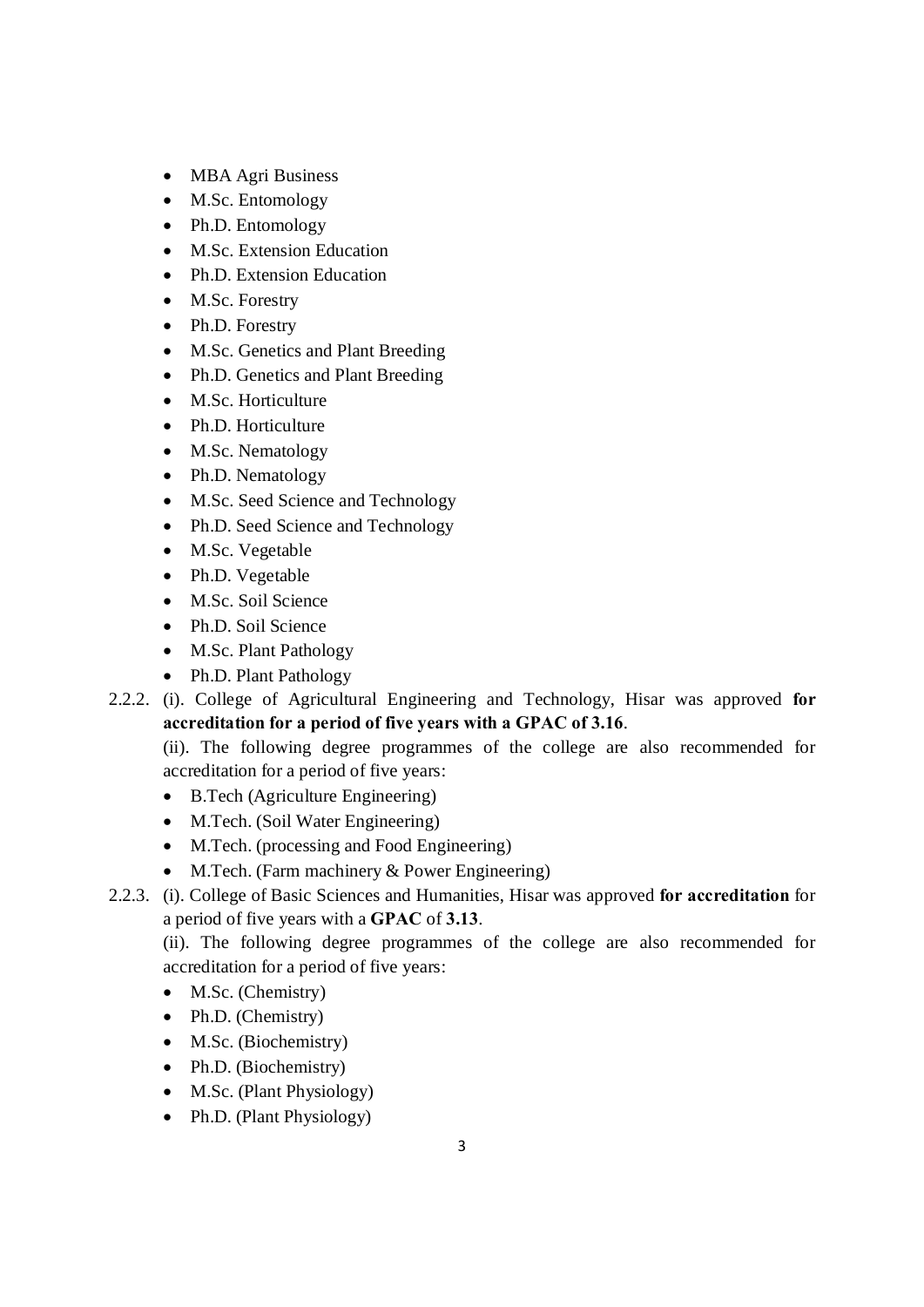- M.Sc. (Statistics)
- Ph.D. (Statistics)
- · M.Sc. (Food Science and Technology)
- Ph.D. (Food Science and Technology)
- M.Sc. (Microbiology)
- Ph.D. (Microbiology)
- M.Sc. (Bioinformatics)
- · M.Sc. (Molecular Biology and Biotechnology)
- Ph.D. (molecular Biology and Biotechnology)
- 2.2.4. (i). College of Home Science, Hisar **was approved for accreditation** for a period of five years with a GPAC of 3.36.

(ii). The following degree programmes of the college are also recommended for accreditation for a period of five years:

- · B.Sc. (Hons) Community Science
- M.Sc. (Home Science) Textile and Apparel Design
- Ph.D. (Home Science) Textile and Apparel Design
- M.Sc. (Home Science) Food and Nutrition
- Ph.D. (Home Science) Food and Nutrition
- · M.Sc. (Home Science) Family Resource Management
- Ph.D. (Home Science) Family Resource Management
- · M.Sc. (Home Science) Human Development and Family Studies
- · Ph. D (Home Science) Human Development and Family Studies
- · M.Sc. (Home Science) Extension Education and Communication Management
- · Ph.D. (Home Science) Extension Education and Communication Management
- 2.2.5. (i). College of Agriculture, Kaul **was approved for accreditation** for a period of five years with a GPAC of 2.65.

(ii). The following degree programmes of the college are also recommended for accreditation for a period of five years:

- · B.Sc. (Hons) Agriculture
- 2.2.6. (i). The following programmes in college of Basic Sciences and Humanities **were not approved for accreditatio**n as these programmes are not running as per the guidelines of the ICAR.
	- M.Sc. and Ph.D. in Sociology
	- M.Sc. and Ph.D. Zoology.
- 2.2.7. Chaudhary Charan Singh Haryana Agricultural University Hisar was approved for accreditation with a **score of 3.2 and grade 'A' for a period of five years**.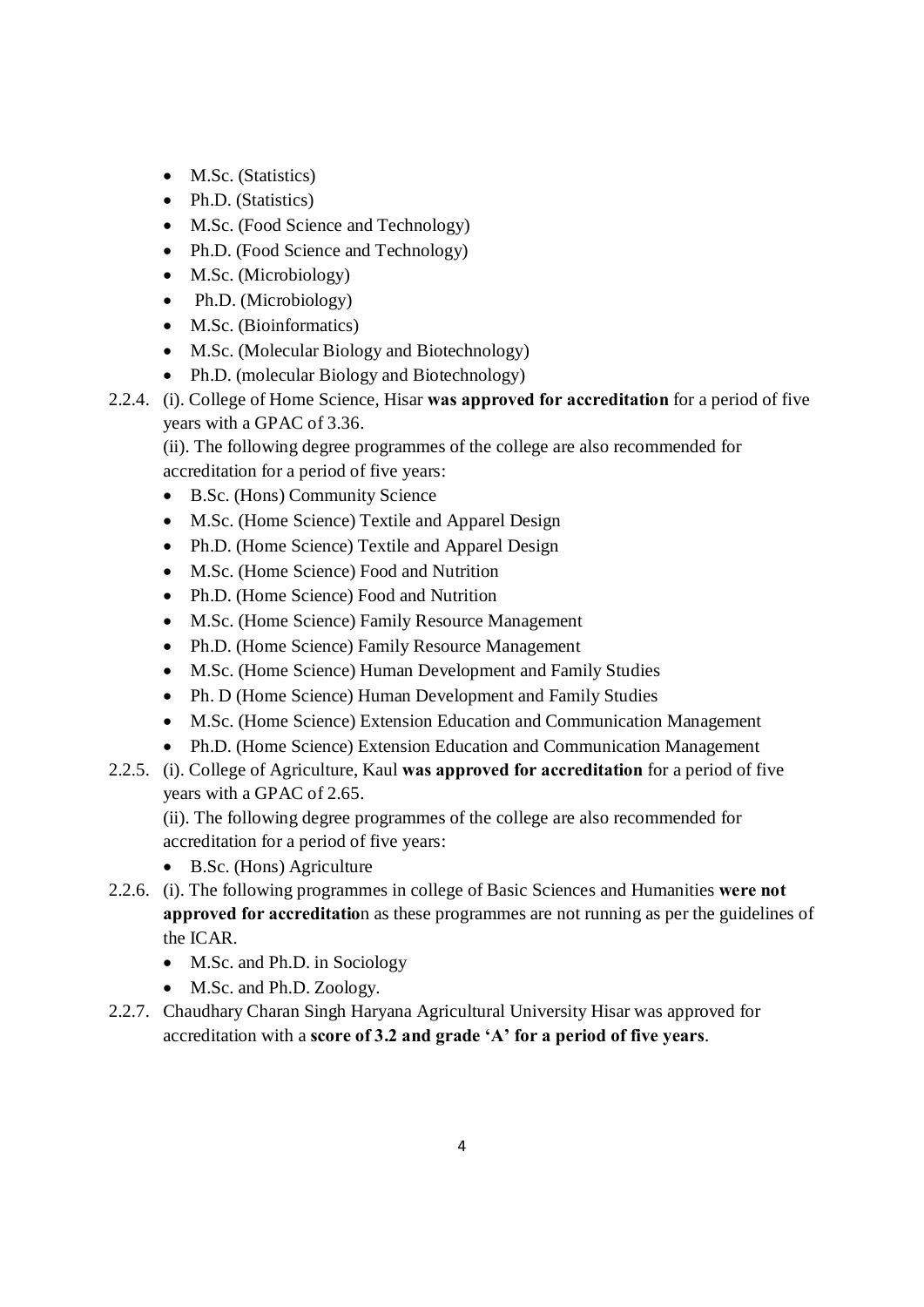## **2.3 Mahatma Phule Krishi Vidyapeeth, Rahuri**

2.3.1 The following colleges and programmes were approved for accreditation for a period of five years

## i. **College of Agriculture, Dhule with GPAC of 2.98**

- · B.Sc.(Hons)Agriculture
- M.Sc. Agronomy
- M.Sc. Genetics & Plant Breeding
- M.Sc. Plant Pathology
- · M.Sc. Fruit Science
- M.Sc. Agricultural Entomology
- · M.Sc. Soil Science & Agricultural Chemistry
- ii. **College of Agriculture, Namdurbar with score 2.75**
	- · B.Sc. (Hons) Agriculture

# iii. **College of Agricultural Engineering, Rahuri with GPAC of 3.15**

- · B.Tech. Agricultural Engineering
- · M.Tech. Agricultural Process Engineering
- · M.Tech. Farm Machinery and Power Engineering
- · M.Tech. Irrigation and Drainage Engineering
- · M.Tech. Soil and Water Conservation Engineering
- Ph.D. Irrigation and Drainage Engineering
- Ph.D. Soil and Water Conservation Engineering

## iv. **Post Graduate Institute, Rahuri with GPAC of 2.95**

- M.Sc. Plant Physiology
- M.Sc. Agronomy
- M.Sc. Genetics & Plant Breeding
- M.Sc. Seed Science and Technology
- M.Sc. Agricultural Biotechnology
- · M.Sc. Fruit Science
- · M.Sc. Extension Education
- M.Sc. Agricultural Entomology
- M.Sc. Plant Pathology
- M.Sc. Soil Science & Agricultural Chemistry
- · M.Sc. Agricultural Biochemistry
- M.Sc. Statistics
- M.Sc. Agricultural Microbiology
- M.Sc. Vegetable Science
- Ph.D. Seed Science and Technology
- Ph.D. Genetics & Plant Breeding
- Ph.D. Plant Physiology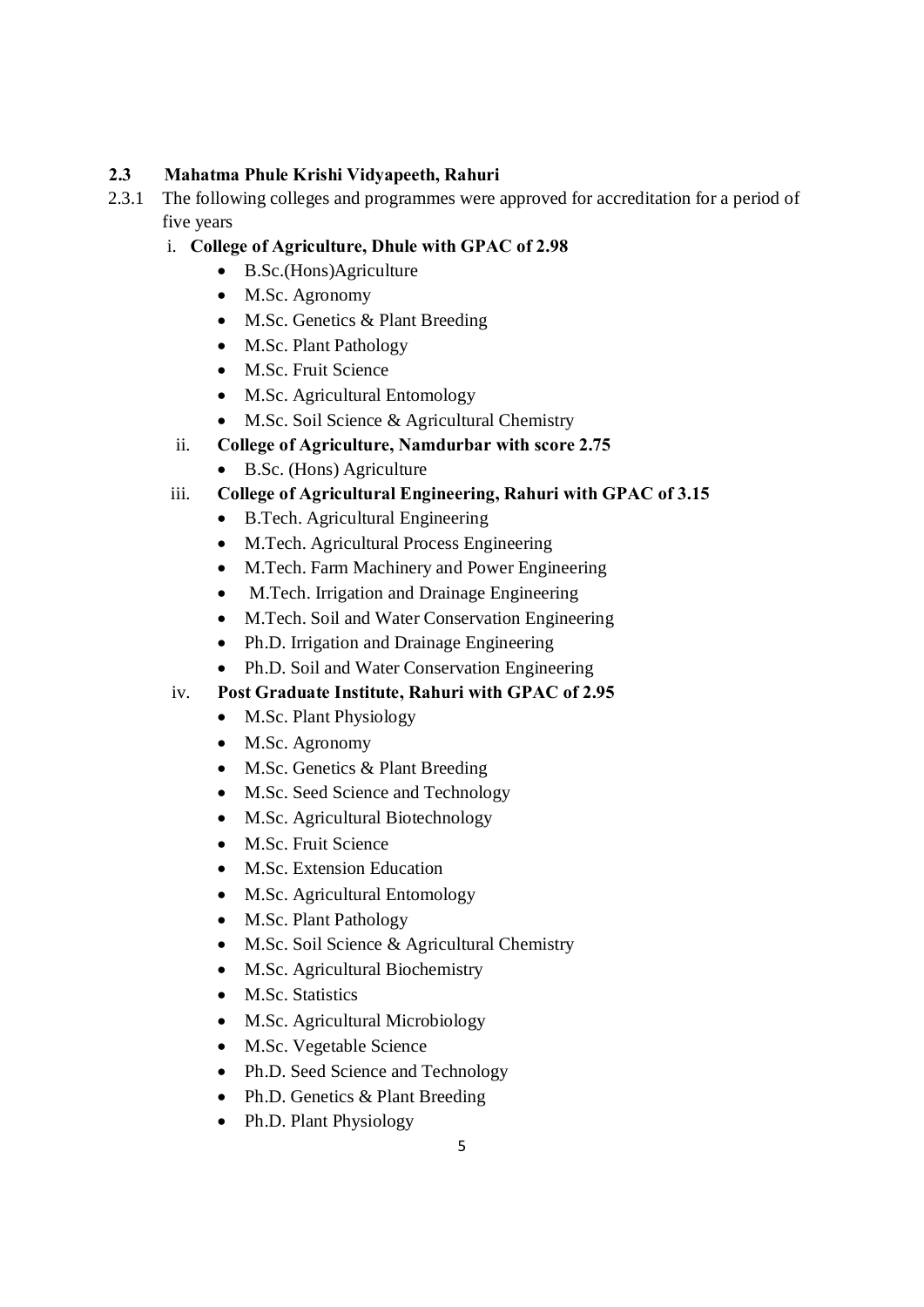- Ph.D. Agronomy
- Ph.D. Plant Pathology
- Ph.D. Vegetable Science
- Ph.D. Fruit Science
- Ph.D. Extension Education
- Ph.D. Agricultural Entomology
- Ph.D. Soil Science & Agricultural Chemistry
- Ph.D. Agricultural Biochemistry
- Ph.D. Agricultural Microbiology
- Ph.D. Statistics
- v. **College of Agriculture, Pune with GPAC of 2.88**
	- · B.Sc. (Hons) Agriculture
	- M.Sc. Agronomy
	- · M.Sc. Plant Pathology
	- M.Sc. Genetics & Plant Breeding
	- M.Sc. Agricultural Microbiology
	- M.Sc. Agricultural Meteorology
	- · M.Sc. Agricultural Entomology
	- M.Sc. Extension Education
	- · M.Sc. Vegetable Science
	- Ph.D. Agricultural Microbiology

# vi. **College of Agriculture, Kolhapur with GPAC of 3.08**

- · B.Sc (Hons) Agriculture
- M.Sc. Agronomy
- M.Sc. Genetics & Plant Breeding
- M.Sc. Agricultural Microbiology
- M.Sc. Agricultural Entomology
- M.Sc. Extension Education
- · M.Sc. Soil Science & Agricultural Chemistry
- M.Sc. Agricultural Economics
- · M.Sc. Vegetable Science

## vii. **Mahatma Phule Krishi Vidyapeeth, Rahuri with GPAAU of 3.115**

- 2.3.2. The following colleges and programmes **were not approved for accreditation** as they score less than the required score of 2.5
	- **i. College of Agriculture, Karad with score 2.12**
		- · B.Sc.(Hons)Agriculture
	- **ii. College of Horticulture, Pune with score 1.85**
		- · B.Sc (Hons) Horticulture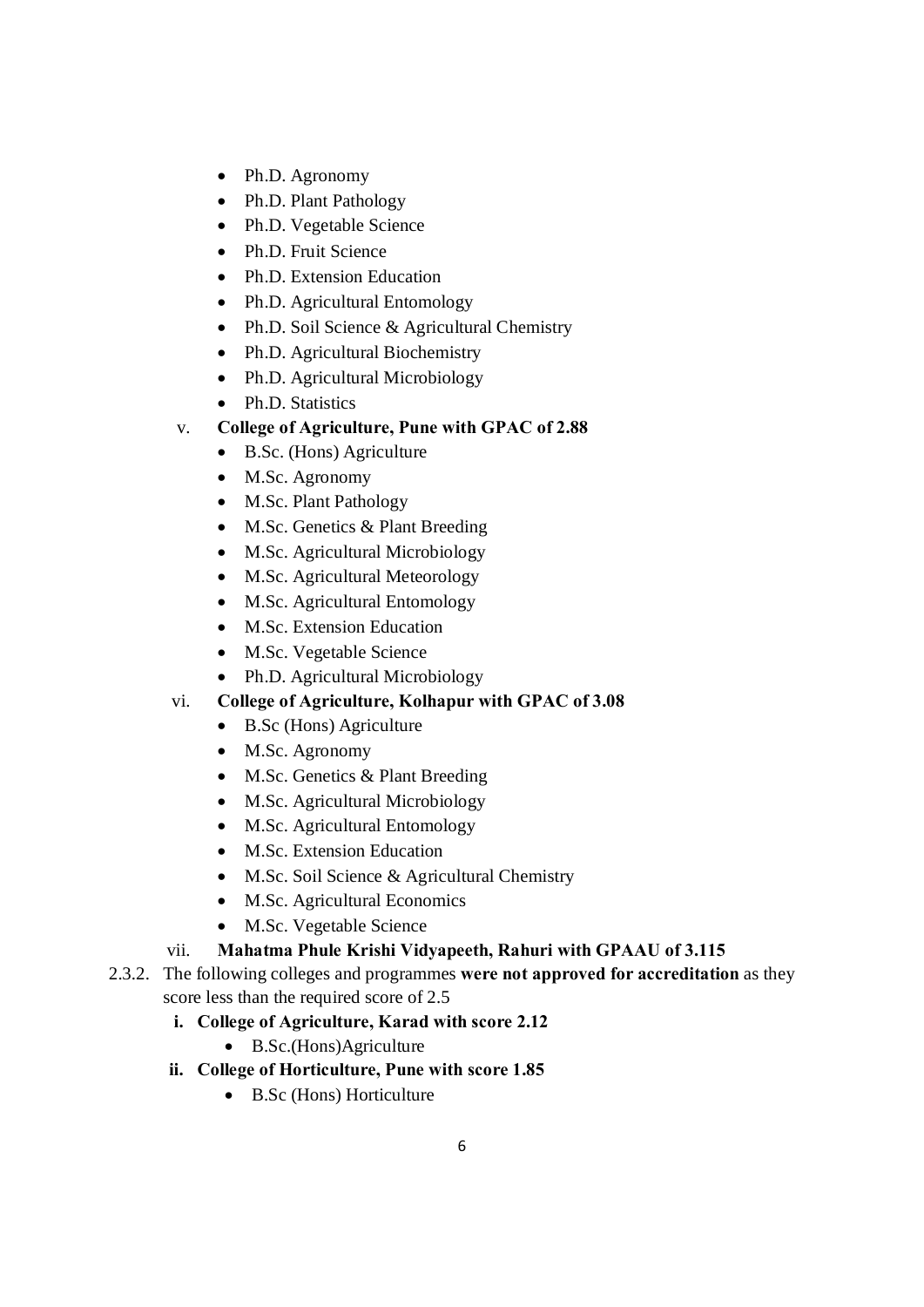- 2.3.3. The following programmes **were not approved for accreditation** as they scored less than the required score of 2.5
	- i. **College of Agriculture, Pune**
		- · M.Sc. Soil Science & Agricultural Chemistry
	- ii. **College of Agricultural Engineering, Rahuri**
		- Ph.D. Agricultural Process Engineering
		- Ph.D. Farm Machinery and Power Engineering
	- iii. **Post Graduate Institute, Rahuri**
		- M.Sc. Agricultural Economics
		- Ph.D. Agricultural Economics
- 2.3.4. The PRT has not evaluated the academic programmes (such as Irrigation & Water Management, Food Science & Technology and Animal Husbandry and Dairy Science etc.) which are not prescribed by BSMA.
- 2.3.5. The **Mahatma Phule Krishi Vidyapeeth, Rahuri** was approved for accreditation with score, **2.91** and grade **'B'** for a period of five years.

### **2.4 Tamil Nadu Agricultural University, Coimbatore**

| S.No. | <b>Name of the College</b>                                                            | <b>Name of the Programme</b>                          | <b>Score</b> |
|-------|---------------------------------------------------------------------------------------|-------------------------------------------------------|--------------|
| 1.    | Agricultural College and Research<br>Institute, Coimbatore                            | B.Sc. (Hons.) Agricultural<br>B.Tech. (Biotechnology) | 3.49         |
| 2.    | <b>Agricultural College and Research</b><br>Institute, Madurai                        | B.Sc. (Hons.) Agriculture                             | 3.47         |
| 3.    | <b>Agricultural College and Research</b><br>Institute, Killikulam                     | B.Sc. (Hons.) Agriculture                             | 3.43         |
| 4.    | Anbil Dharmalingam Agricultural<br>College and research Institute,<br>Tiruchirappalli | B.Sc. (Hons.) Agriculture                             | 3.38         |
| 5.    | Horticultural College and Research<br>Institute, Periyakulam                          | B.Sc. (Hons.)Horticulture                             | 3.49         |
| 6.    | Horticultural College and Research<br>Institute for Women,<br>Tiruchirappalli         | B.Sc. (Hons.) Horticulture                            | 3.47         |
| 7.    | <b>Agricultural Engineering College</b><br>and Research Institute, Kumulur            | B.Tech. (Agricultural<br>Engineering)                 | 3.49         |
| 8.    | <b>Forest College and Research</b><br>Institute, Mettupalayam                         | B.Sc. (Hons.) Forestry<br>B.Sc. (Hons.) Sericulture   | 3.46         |
| 9.    | B.Tech. (Food Technology) College of AEC&RI, Coimbatore                               |                                                       | 3.70         |

2.4.1. The following degree programmes of the college were approved for accreditation for a period of five years: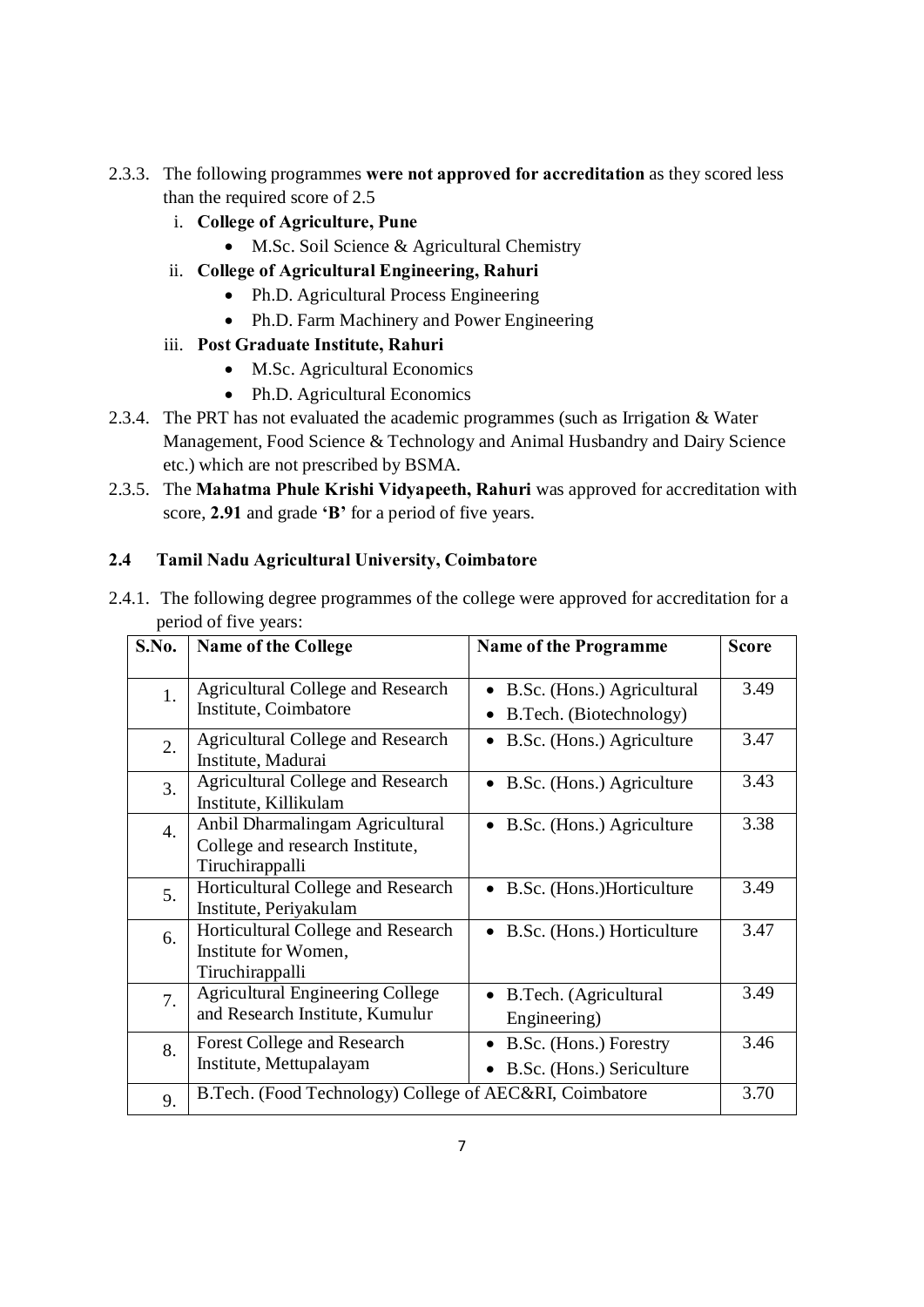- 2.4.2 The programmes and colleges in HC&RI, Coimbatore, AEC&RI, Coimbatore, CS&RI, Madurai and all PG/Ph.D programmes across the colleges **were not found eligible for accreditation as these were not following BSMA regulations and running in Trimester System of education**, a deviation from the guidelines for accreditation.
- 2.4.3 TNAU, Coimbatore was approved **for accreditation with score 3.37 and grade A** for a period of five years

## **2.5 Guru Angad Dev Veterinary and Animal Sciences University Ludhiana**

## **2.5.1. (i). College of Veterinary Science was approved for accreditation with GPAC of 3.57 for a period of Five years**

(ii). The following degree programmes of the college are also approved for accreditation for a period of five years:

## **UG Program:**

 $\bullet$  B.V.Sc. & AH

### **M.V.Sc. and Ph.D. Programs:**

- Animal Genetics and Breeding
- · Animal Nutrition
- · Livestock Production and Management
- Livestock Products Technology
- Veterinary Anatomy
- Veterinary & Animal Husbandry Extension
- Veterinary Gynecology and Obstetrics
- · Veterinary Medicine
- Veterinary Microbiology
- · Veterinary Parasitology
- Veterinary Pathology
- · Veterinary Pharmacology and Toxicology
- Veterinary Physiology
- Veterinary Biochemistry
- · Veterinary Public Health and Epidemiology
- · Veterinary Surgery and Radiology

# **25.2. (i). College of Fisheries was approved for accreditation with GPAC of 3.46 for a period of Five years**

(ii). The following degree programmes of the college are also approved for accreditation for a period of five years:

### **UG Program:**

 $\bullet$  B.F.Sc.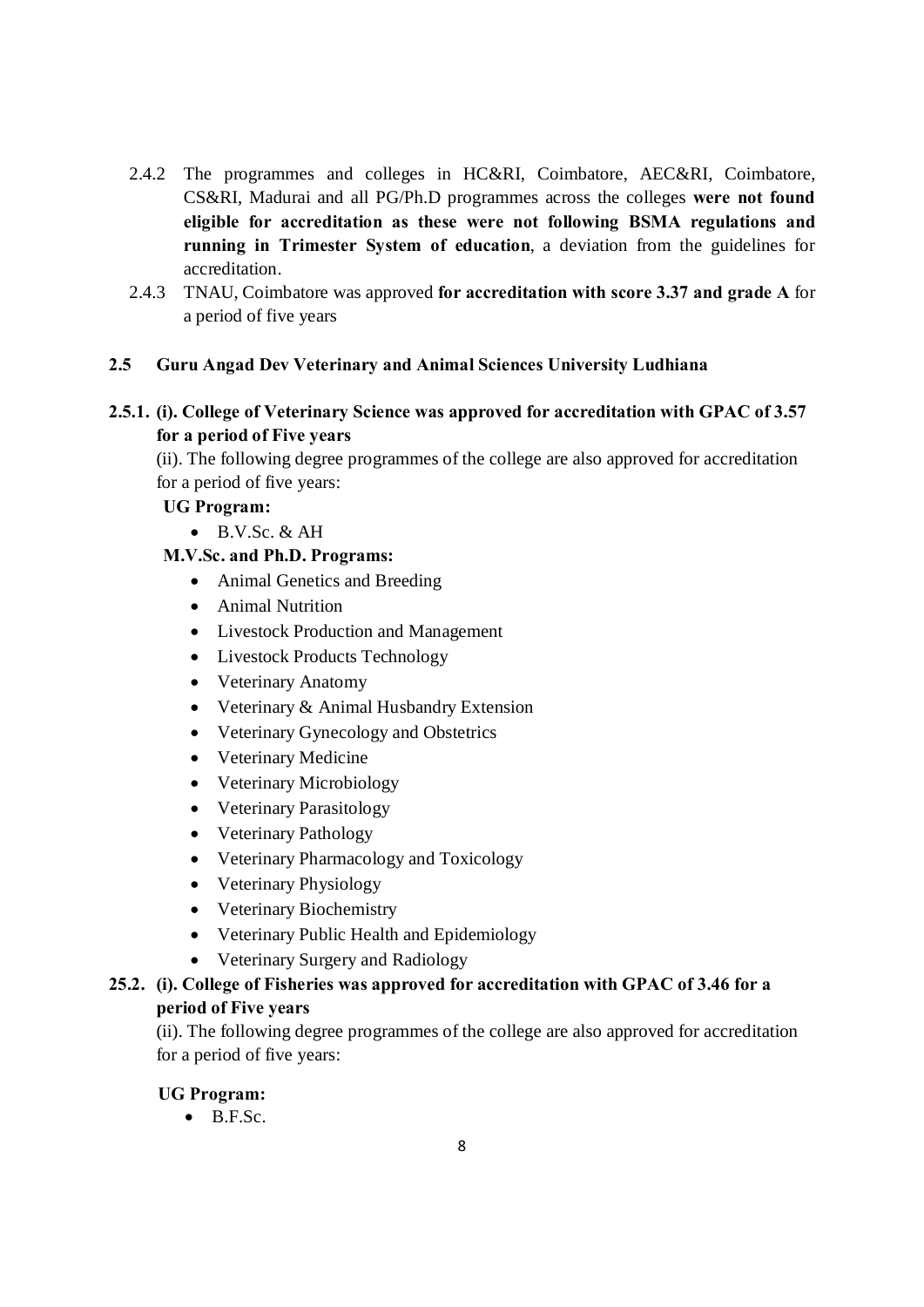### **M.F.Sc. Programs:**

- Aquaculture
- · Fisheries Resource Management
- **Ph.D Program**:
	- Aquaculture
- 2.5.3. **(i). College of Dairy Science and Technology was approved for accreditation with GPAC of 3.44 for a period of Five years**

(ii). The following degree programmes of the college are also approved for accreditation for a period of five years:

## **UG Program**:

· B.Tech. (Dairy Technology)

## **M.Tech. program**:

- Dairy Technology
- Dairy Engineering
- Dairy Microbiology

## **M.Sc. program**:

• Dairy Economics

# 2.5.4. **(i). School of Animal Biotechnology was approved for accreditation with GPAC of 3.12 for a period of Five years**

(ii). The following degree programmes of the college are also approved for accreditation for a period of five years:

- · M.V.Sc. and Ph.D. Program in Animal Biotechnology
- M.Sc. and Ph.D. Program in Biotechnology
- 2.5.5. **Guru Angad Dev Veterinary and Animal Sciences University was approved for accreditation with score 3.38 and grade A for a period of five years.**

## **2.6 CSK HPKV, Palampur (HP)**

2.6.1. (i). College of Agriculture with **GPAC of 3.02 was approved for accreditation** for a period of five years

> **(ii).** The following Degree programme in College of Agriculture were approved for accreditation for a period of five years

- a) B.Sc. (Hons.) Agriculture
- b) M.Sc. (Agriculture) in
- · Agricultural Biotechnology
- Agricultural Economics
- Agronomy
- Entomology
- Genetics and Plant Breeding
- · Vegetable Science
- Plant Pathology
- Seed Science and Technology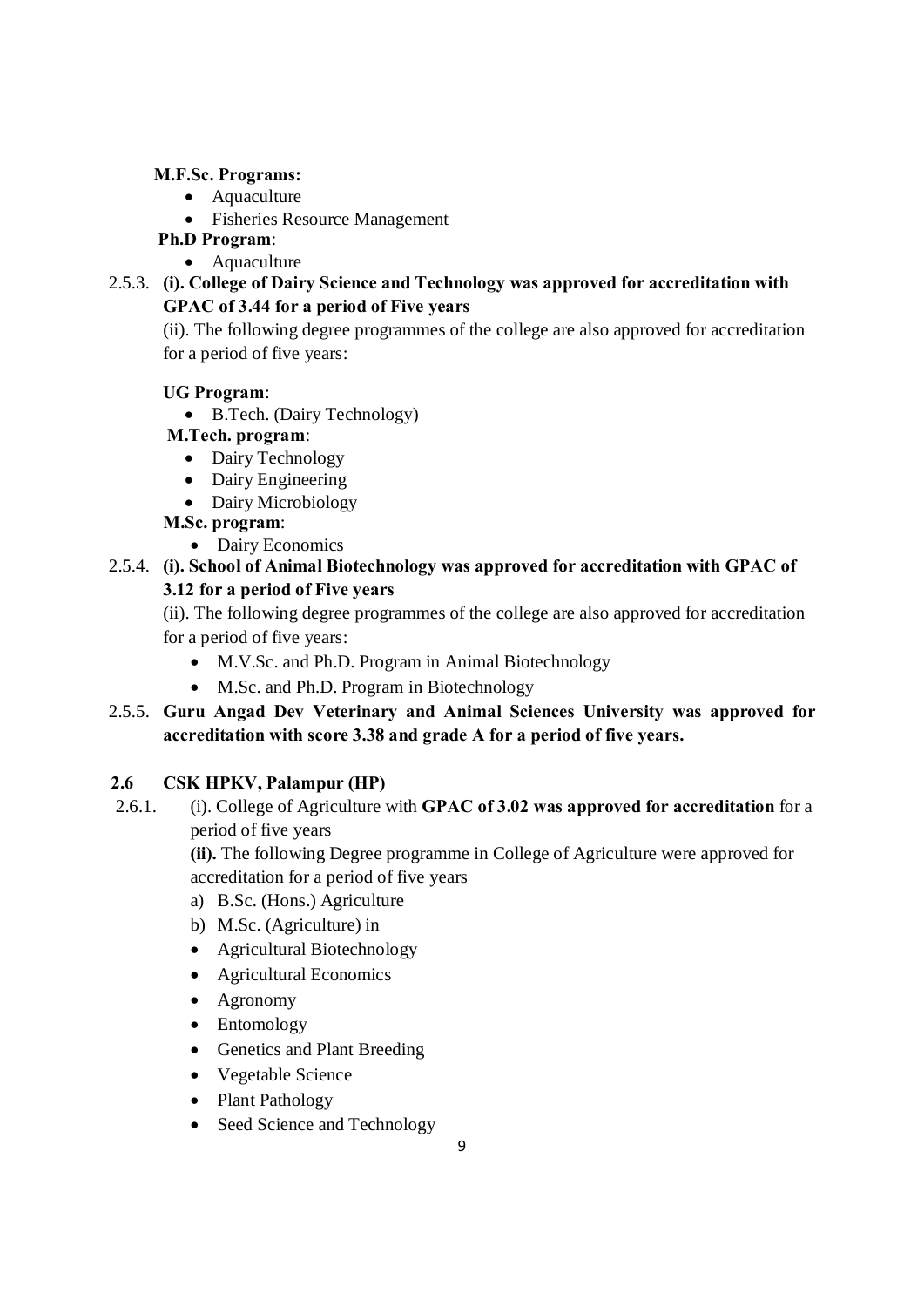- Soil Science and Agricultural Chemistry
- c) Ph.D. in
- Agricultural Economics
- Agronomy
- Entomology
- · Genetics and Plant Breeding
- · Vegetable Science
- Plant Pathology
- Seed Science and Technology
- Soil Science and Agricultural Chemistry
- 2.6.2. (i). College of Veterinary and Animal Sciences with **GPAC of 3.09 was approved for accreditation** for a period of five years

**(ii).** The following Degree programme in College of Agriculture were approved for accreditation for a period of five years

- a) B.V.Sc. & A.H.
- b) M.V.Sc. in
- Animal Reproduction and Gynaecology
- Veterinary Microbiology
- Veterinary Pathology
- Veterinary Surgery
- Animal Nutrition
- 2.6.3. Programmes/Colleges was not approved for accreditation for a period of five years
	- 1. Masters programmes in Dr. G.C. Negi, College of Veterinary and Animal Sciences
		- · Veterinary Public Health
		- Animal Genetic and Breeding
		- · Veterinary Biochemistry
		- · Veterinary Medicine
		- Veterinary Parasitology
		- Veterinary Anatomy
	- 2. Ph.D. in Agricultural Biotechnology in College of Agriculture
	- 3. College of Home Science and its following programmes
		- · B.Sc. (Hons.) Community Science
		- · M.Sc. in Family Resource Management
		- · M.Sc. in Human Development and Family Studies
		- · M.Sc. and Ph.D. in Food Science & Nutrition in the College of Home Science
		- · **The college is not eligible for accreditation as its bachelor programme did not score 2.5/4.00.**
	- 4. College of Basic Science and its programme
		- M.Sc. Environmental Sciences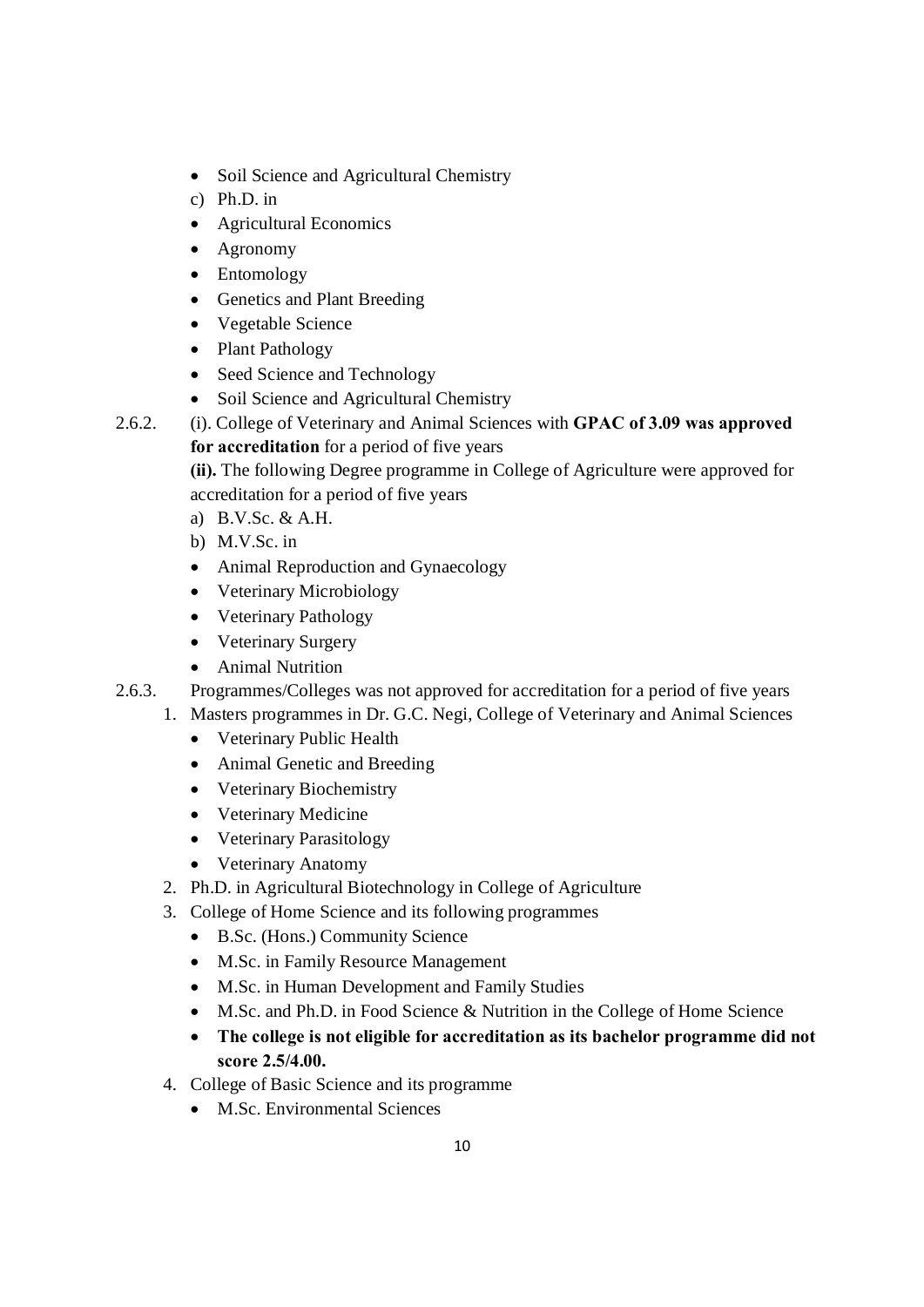- M.Sc. Microbiology
- M.Sc. Biochemistry
- College of Basic Sciences is running 3 years UG degree programs which are not being considered for accreditation as per the guidelines of ICAR
- 2.6.4. Programmes/Colleges/University was approved for accreditation CSK HPKV, Palampur with final grade point of 2.96/4.00 with Grade B for a period of five years

## **2.7 Vasantrao Naik Marathwada Krishi Vidyapeeth, Krishinagar, Parbhani**

2.7.1. The following colleges and programmes **were approved for accreditation** for a period of five years

## i. **College of Agriculture, Parbhani with GPAC of 3.00**

- · B.Sc. (Hons) Agriculture
- M.Sc. Agronomy
- M.Sc. Agronomy
- M.Sc. Genetics & Plant Breeding
- M.Sc. Plant Physiology
- · M.Sc. Seed Technology
- M.Sc. Agricultural Economics
- M.Sc. Agricultural Meteorology
- M.Sc. Agricultural Entomology
- M.Sc. Agricultural Extension
- · M.Sc. Plant Pathology
- · M.Sc. Soil Science & Agricultural Chemistry
- M.Sc. Horticulture (Fruit Science)
- M.Sc. Horticulture (Vegetable Science)
- M.Sc. Horticulture (Floriculture & Landscaping)
- Ph.D. Agronomy
- Ph.D. Genetics & Plant Breeding
- Ph.D. Plant Physiology
- Ph.D. Seed Technology
- Ph.D. Agricultural Economics
- Ph.D. Agricultural Entomology
- Ph.D. Agricultural Extension
- Ph.D. Plant Pathology
- Ph.D. Soil Science & Agricultural Chemistry
- Ph.D. Horticulture (Fruit Science)
- Ph.D. Horticulture (Vegetable Science)
- Ph.D. Horticulture (Floriculture & Landscaping)

### ii. **College of Agriculture, Golegaon with GPAC of 2.56**

### · B.Sc. (Hons) Agriculture

- iii. **College of Agriculture, Badnapur with GPAC of 2.73**
	- · B.Sc. (Hons) Agriculture
	- M.Sc. Agronomy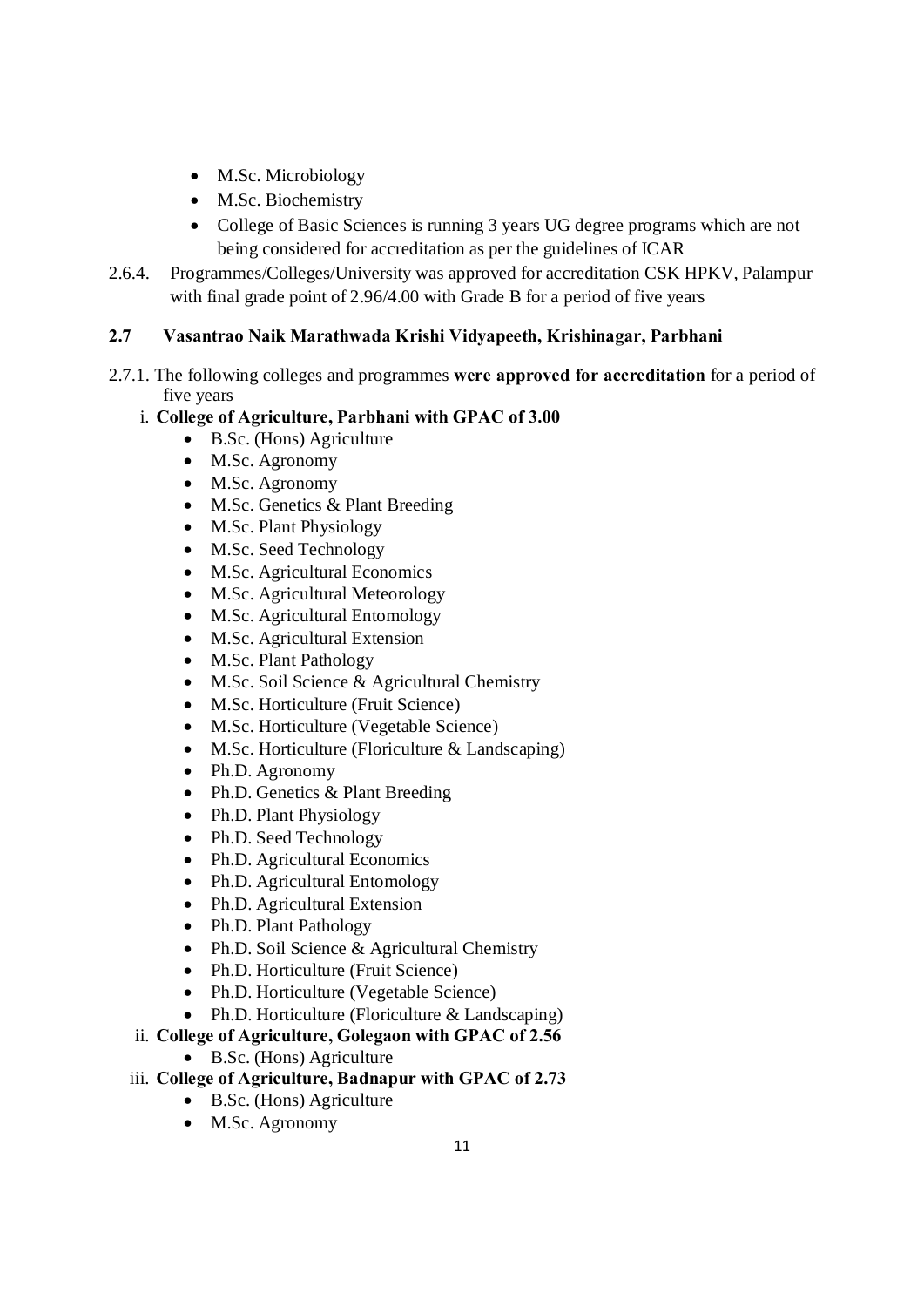- M.Sc. Genetics & Plant Breeding
- M.Sc. Agricultural Entomology
- M.Sc. Plant Pathology
- · M.Sc. Soil Science & Agricultural Chemistry
- M.Sc. Horticulture (Fruit Science)

## iv. **College of Agriculture, Latur with GPAC of 3.00**

- B.Sc. (Hons) Agriculture
- M.Sc. Agronomy
- M.Sc. Genetics & Plant Breeding
- M.Sc. Agricultural Entomology
- M.Sc. Plant Pathology
- · M.Sc. Soil Science & Agricultural Chemistry
- M.Sc. Agricultural Extension
- M.Sc. Plant Pathology
- M.Sc. Agricultural Economics
- M.Sc. Horticulture (Fruit Science)
- · M.Sc. Horticulture (Vegetable Science)
- v. **College of Agriculture, Osmanabad with GPAC of 2.86**
	- · B.Sc. (Hons) Agriculture
- vi. **College of Agriculture, Ambajogai with GPAC of 2.55**
	- · B.Sc. (Hons) Agriculture
- **vii. College of Agricultural Biotechnology, Latur with GPAC of 2.80**
	- B.Tech. Biotechnology
- viii. **College of Agricultural Engineering & Technology, Parbhani with GPAC of 2.91**
	- · B.Tech. Agricultural Engineering
	- · M.Tech. Agricultural Process Engineering
	- · M.Tech. Farm Machinery and Power Engineering
	- · M.Tech. Irrigation and Drainage Engineering
	- · M.Tech. Soil and Water Conservation Engineering
	- Ph.D. Irrigation and Drainage Engineering
	- Ph.D. Soil and Water Conservation Engineering
	- Ph.D. Agricultural Process Engineering
- ix. **College of Food Technology, Parbhani with GPAC of 2.87**
	- · B.Tech Food Technology
	- M.Tech Food Technology
	- Ph.D. Food Technology

### x. **College of Community Science, Parbhani with GPAC of 2.84**

- · B.Sc (Hons) community Science
- M.Sc Foods and Nutrition
- · M.Sc. Family Resource Management
- · M.Sc. Human Development and Family Studies
- Ph.D. Foods and Nutrition

## xi. **College of Horticulture, Parbhani with GPAC of 2.82**

· B.Sc (Hons) Horticulture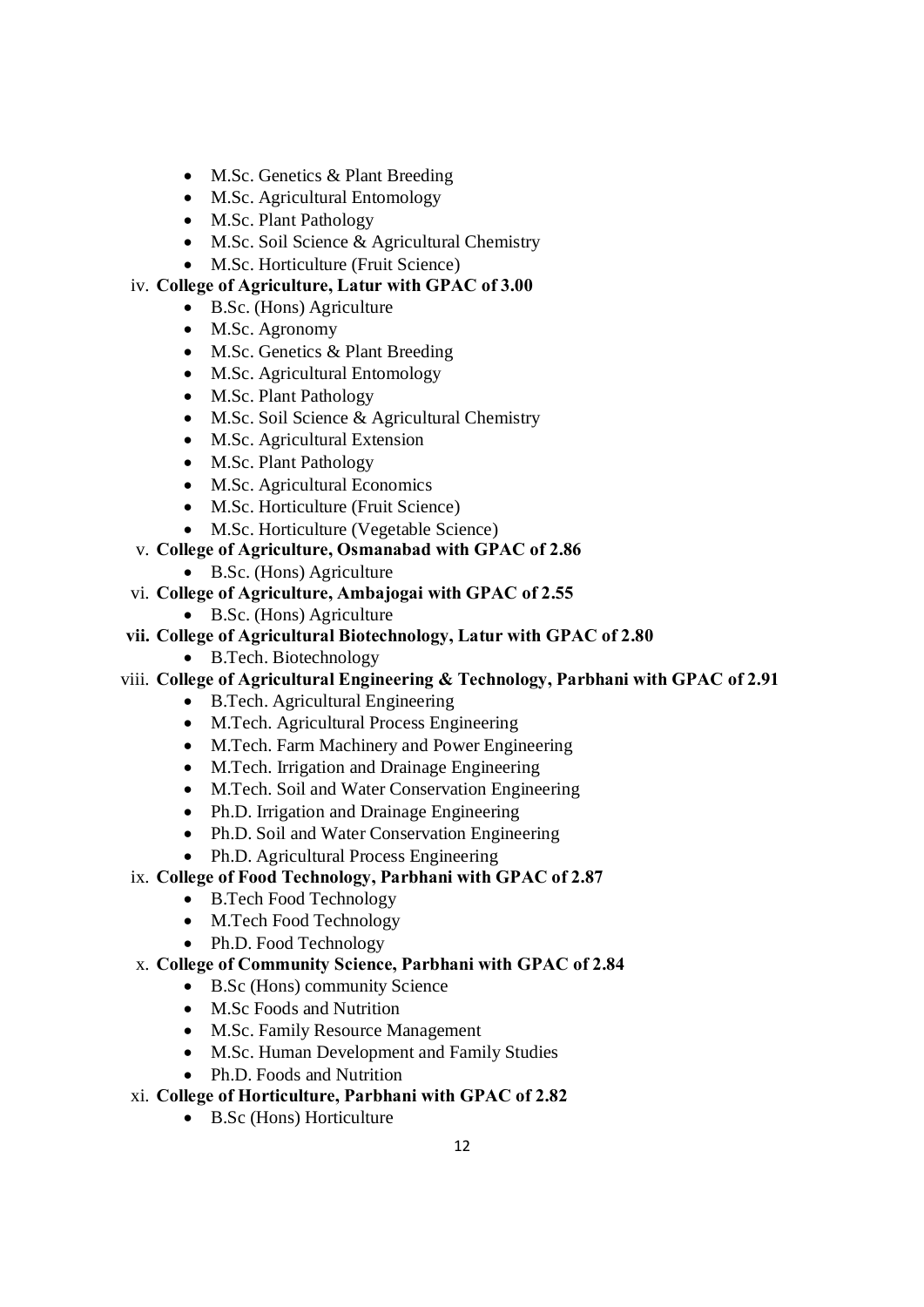- 2.7.2. The following colleges and programmes were **not approved for accreditation** as they scored less than the required score of 2.5
	- xii. **College of Agricultural Business Management, Chakur - 2.05**
		- · M.Sc. Agricultural Business Management
- 2.7.3. The PRT has not evaluated the academic programmes in the following disciplines which are not prescribed by ICAR/BSMA.
	- M.Sc. Animal Husbandry
	- · M.Sc. Dairy Science
	- M.Sc. Biotechnology

## 2.7.4. The**Vasantrao Naik Marathwada Krishi Vidyapeeth, Parbhani was approved for accreditation with score 2.77 and grade 'B' for a period of five years.**

### **2.7 Lovely Professional University**

### (i). **The school of Agriculture was approved for accreditation for period of five years with GPAC of 3.42**

(ii) The following degree programs were approved for accreditations for a period of five years

- B.Sc. (Hons.) Agriculture with GPAP of 3.72
- M.Sc. Agriculture {Horticulture (Fruit Science)} with GPAP of 3.75
- M.Sc. Agriculture (Agronomy) with GPAP of 3.60
- · M.Sc. Agriculture (Genetics and Plant Breeding) with GPAP of 3.60

## **2.8 Dairy Technology programme of West Bengal University of Animal and Fisheries Sciences**

As per the recommendations of Accreditation Board, the Sub-Committee under the Chairmanship of Prof V.S.Thakur, Member, NAEAB visited the College and validated the ATR submitted by the university. Based on recommendations of the Sub-committee, the Board has approved accreditation of the College of Dairy Technology and its following programmes. The duration of accreditation of these programmes will be co-terminus with the university accreditation.

- · B.Tech (Dairy Technology)
- · M.Tech. (Dairy Technology, Dairy Chemistry, Dairy Microbiology and Dairy Engineering)
- Ph.D. (Dairy Technology, Dairy Chemistry and Dairy Microbiology)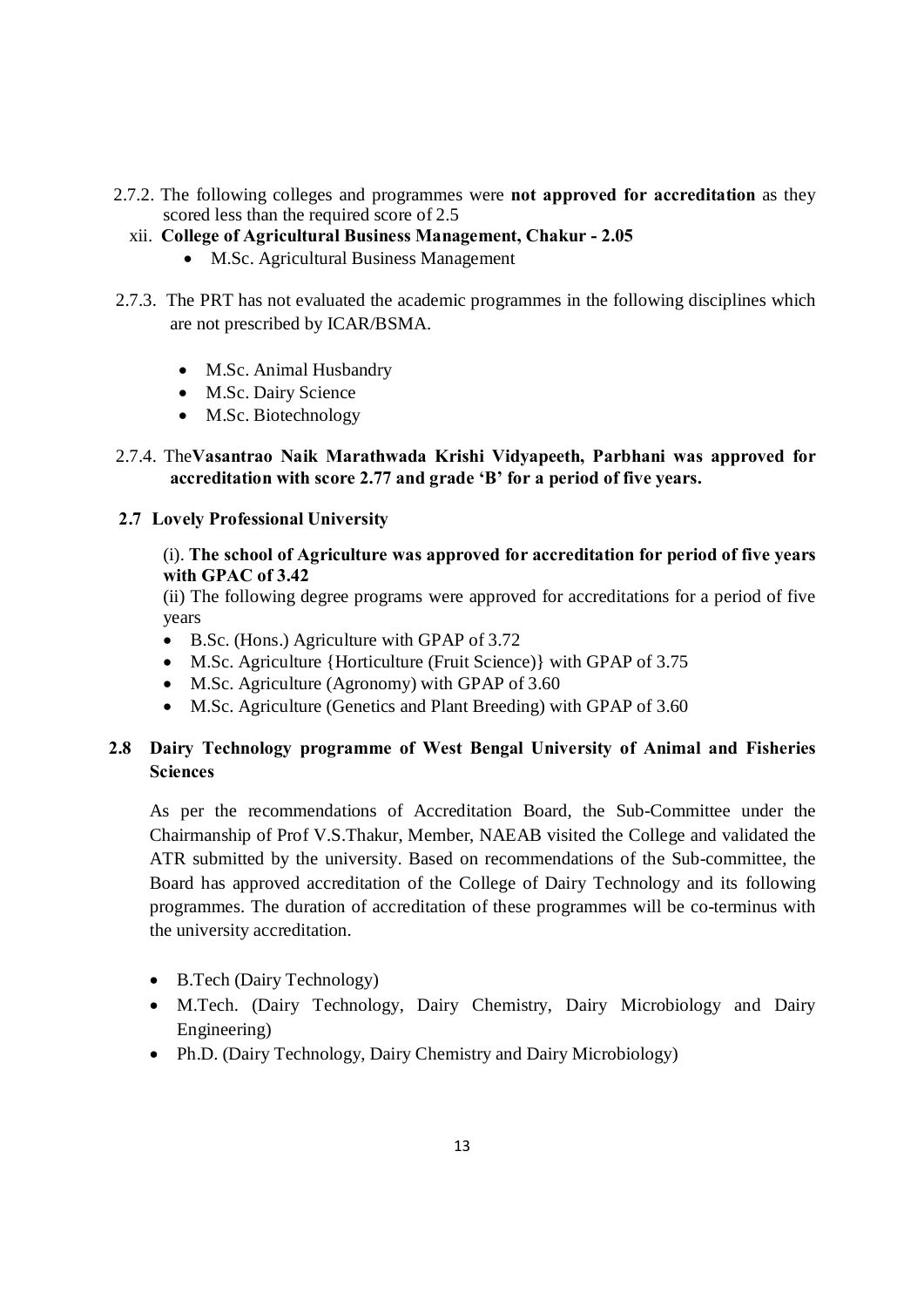#### **3 ATR submitted by the Universities**

#### **3.1 Tamil Nadu Agricultural University**

As suggested by the members of Peer Review Team, the university has considered the change of system of education to semester mode for PG programmes in the Academic Council meeting held on 11.08.2018 and the Academic Council of TNAU approved the semester system of education as per the recommendations of ICAR BSMA Committees for PG programmes from the ensuing academic year. It has been decided that a subcommittee of PRT will visit TNAU to evaluate PG Programmes and submit its report to the Board.

#### **3.2 Bidhan Chandra Krishi Viswavidyalaya, West Bengal ATR**

In earlier Board meeting, it has been observed that the degrees in horticulture should be named as per ICAR guidelines. The University has submitted that the degrees in M.Sc. and Ph.D. in the Faculty of Horticulture have been modified as per ICAR guidelines. Accordingly, The PG programmes in the Faculty of Horticulture have been approved and the duration of accreditation of these programmes will be co-terminus with the university accreditation.

#### **4. Establishment of private colleges**

Students from Gujarat Agriculture Universities viz Junagadh Agriculture University (from 2 students), Navasri Agricultural University (from 215 Students), Sardar Krushinagar Dantiwada Agricultural University (from 105 students), Anand Agricultural University (from 492 students) have submitted representations regarding privatization of Agriculture education in Gujarat. The students have requested that some of the private Universities have started Agriculture degree course which are neither approved by the ICAR nor by the Agriculture University.

Private universities offering agricultural degree programmes are governed by the State Governments. ICAR may advise state Governments to ensure quality education in agriculture degree programmes being offered by Private Universities. A committee may be constituted with Board members, a representative from AICTE and other subject experts to examine the issues regarding admission of students from private universities into the universities under NARES.

#### **5. College of Agriculture, Rajahmundry:**

The University has communicated that they are not yet prepared for visit of the special Committee for verification. Therefore accreditation of the college may not be considered. Board agreed with the University